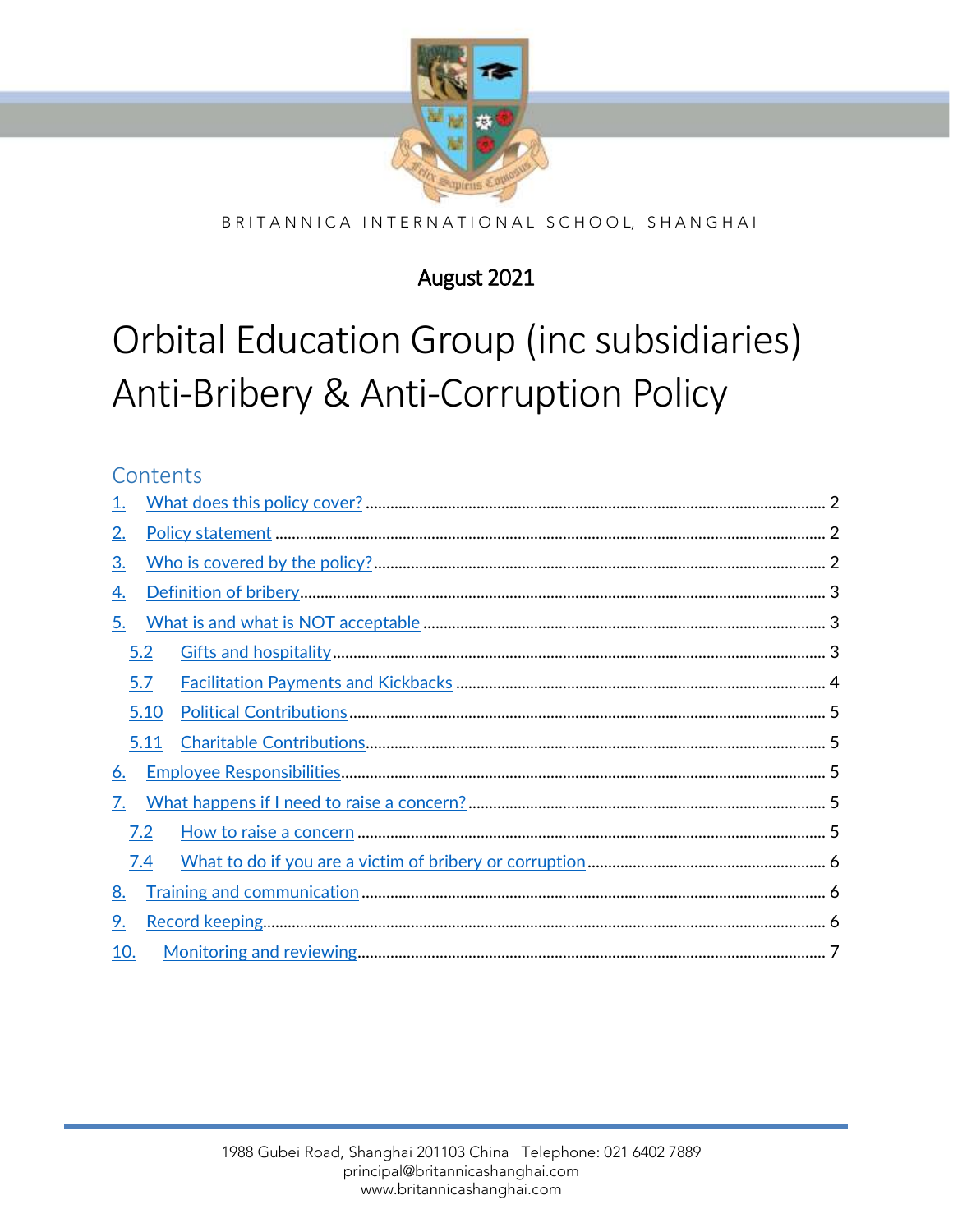# <span id="page-1-0"></span>1. What does this policy cover?

1.1 This anti-bribery policy exists to set out the responsibilities of Orbital Education Group and those who work for us "Orbital" in regards to observing and upholding our zero-tolerance position on bribery and corruption.

1.2 It also exists to act as a source of information and guidance for those working for Orbital Education Group. It helps them recognise and deal with bribery and corruption issues, as well as understand their responsibilities.

## <span id="page-1-1"></span>2. Policy statement

2.1 Orbital Education Group is committed to conducting business in an ethical and honest manner, and is committed to implementing and enforcing systems that ensure bribery is prevented. Orbital Education Group has zero-tolerance for bribery and corrupt activities. We are committed to acting professionally, fairly, and with integrity in all business dealings and relationships, whichever country we operate.

2.2 Orbital will constantly uphold all laws relating to anti-bribery and corruption in all the jurisdictions in which we operate. We are bound by the laws of the UK, including the Bribery Act 2010, in regards to our conduct both at home and abroad.

2.3 Orbital recognises that bribery and corruption are punishable by up to ten years of imprisonment and a fine. If our company is discovered to have taken part in corrupt activities, we may be subjected to an unlimited fine, be excluded from tendering for public contracts, and face serious damage to our reputation. It is with this in mind that we commit to preventing bribery and corruption in our business, and take our legal responsibilities seriously.

## <span id="page-1-2"></span>3. Who is covered by the policy?

3.1 This anti-bribery policy applies to all employees (whether temporary, fixed-term, or permanent), consultants, contractors, trainees, seconded staff, home workers, casual workers, agency staff, volunteers, interns, agents, sponsors, or any other person or persons associated with us (including third parties), or any of our subsidiaries or their employees, no matter where they are located (within or outside of the UK). The policy also applies to Officers, Trustees, Boards, and/or Committee members at any level.

3.2 In the context of this policy, third-party refers to any individual or organisation our company meets and works with. It refers to actual and potential clients, customers, suppliers, distributors, business contacts, agents, advisers, and government and public bodies – this includes their advisors, representatives and officials, politicians, and public parties.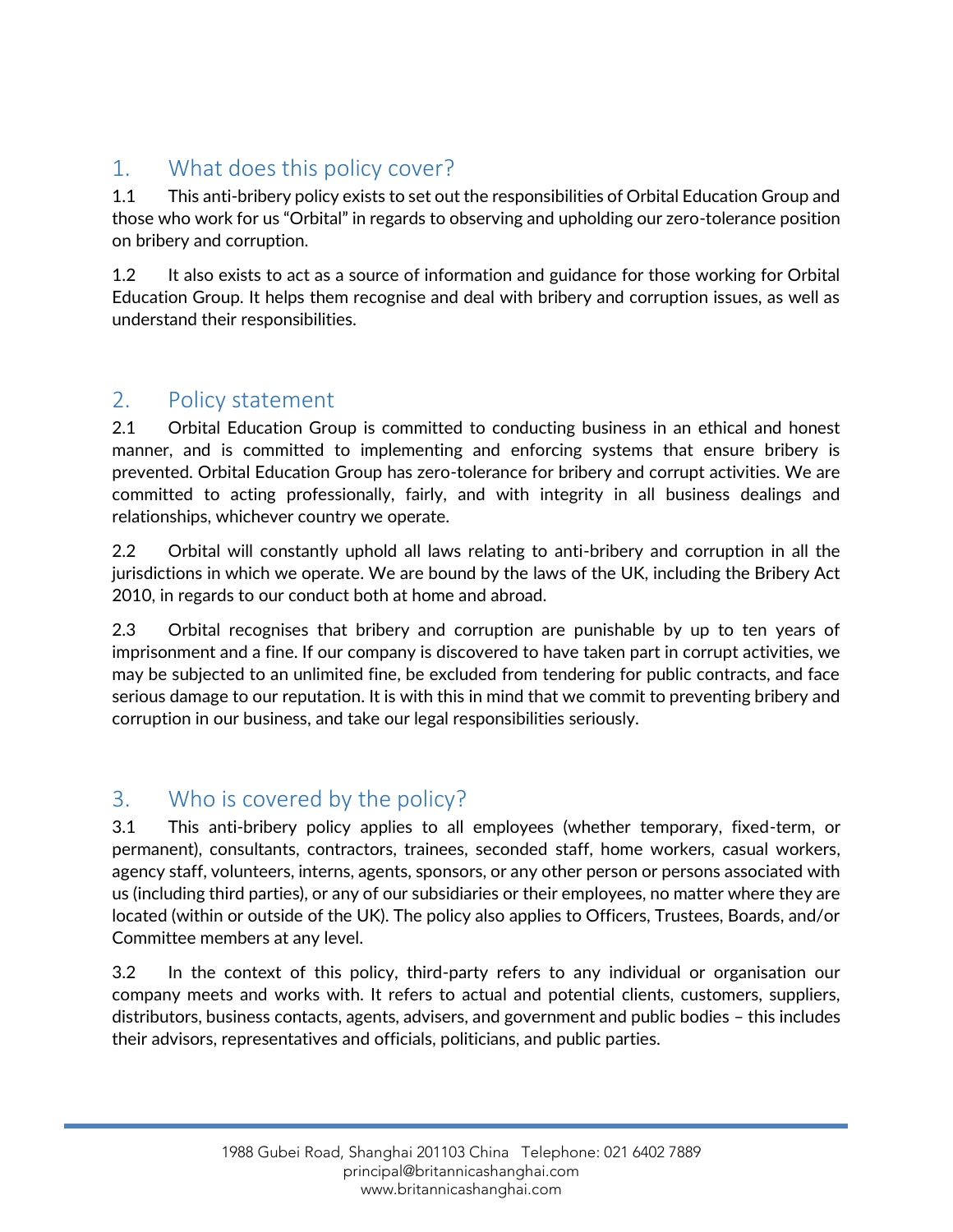3.3 Any arrangements our company makes with a third party is subject to clear contractual terms, including specific provisions that require the third party to comply with minimum standards and procedures relating to anti-bribery and corruption.

## <span id="page-2-0"></span>4. Definition of bribery

4.1 Bribery refers to the act of offering, giving, promising, asking, agreeing, receiving, accepting, or soliciting something of value or of an advantage so to induce or influence an action or decision.

4.2 A bribe refers to any inducement, reward, or object/item of value offered to another individual in order to gain commercial, contractual, regulatory, or personal advantage.

4.3 Bribery is not limited to the act of offering a bribe. If an individual is on the receiving end of a bribe and they accept it, they are also breaking the law.

4.4 Bribery is illegal. Employees must not engage in any form of bribery, whether it be directly, passively (as described above), or through a third party (such as an agent or distributor). They must not bribe a foreign public official anywhere in the world. They must not accept bribes in any degree and if they are uncertain about whether something is a bribe or a gift or act of hospitality, they must seek further advice from the RHoS or a director.

# <span id="page-2-1"></span>5. What is and what is NOT acceptable

- 5.1 This section of the policy refers to 4 areas:
	- Gifts and hospitality.
	- Facilitation payments.
	- Political contributions.
	- Charitable contributions.

### <span id="page-2-2"></span>5.2 Gifts and hospitality

Orbital Education group accepts normal and appropriate gestures of hospitality and goodwill (whether given to/received from third parties) so long as the giving or receiving of gifts meets the following requirements:

- a. It is not made with the intention of influencing the party to whom it is being given, to obtain or reward the retention of a business or a business advantage, or as an explicit or implicit exchange for favours or benefits.
- b. It is not made with the suggestion that a return favour is expected.
- c. It is in compliance with local law.
- d. It is given in the name of the company, not in an individual's name.
- e. It does not include cash or a cash equivalent (e.g. a voucher or gift certificate).
- f. It is appropriate for the circumstances (e.g. giving small gifts around Christmas or as a small thank you for helping with a significant project upon completion).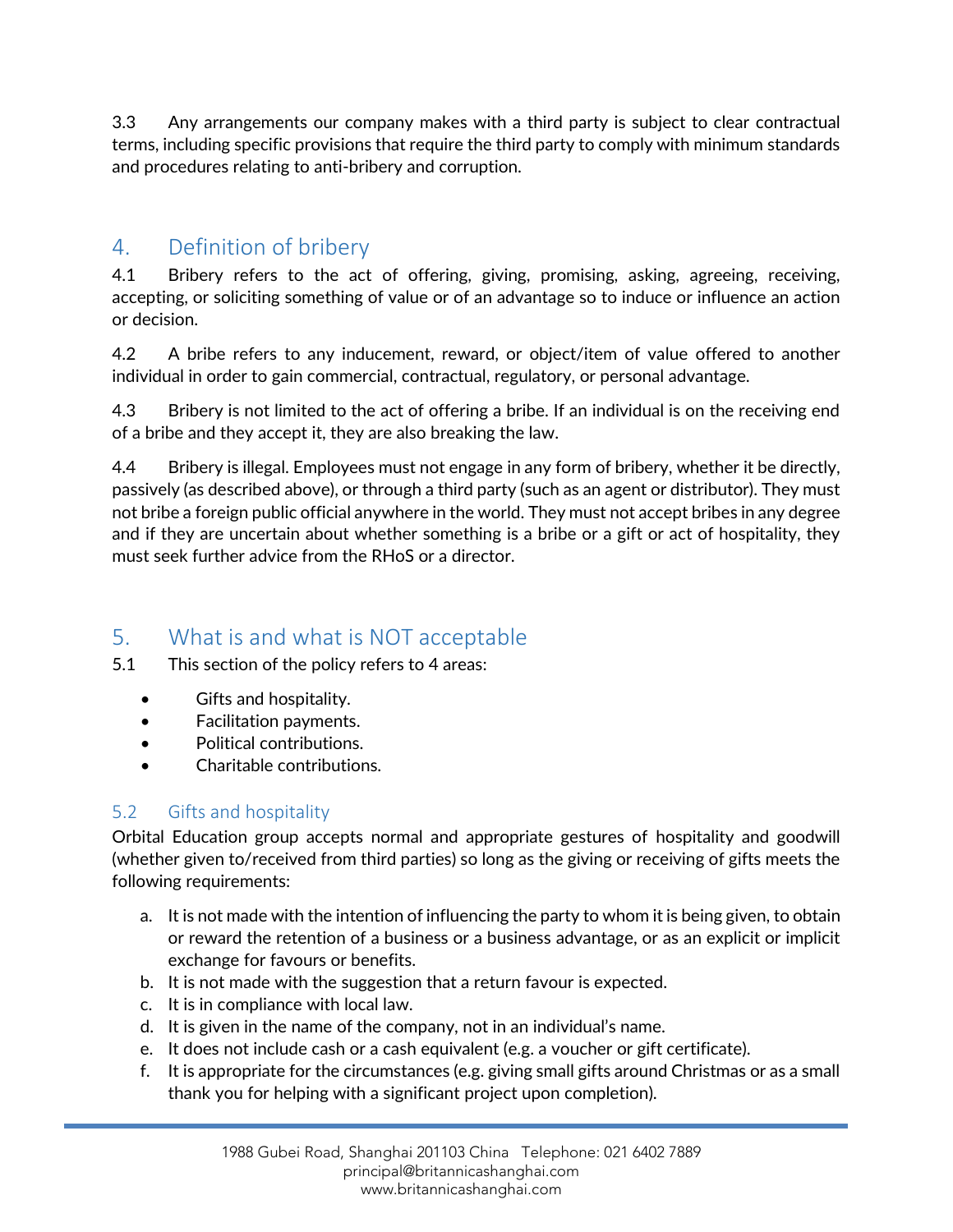- g. It is of an appropriate type and value and given at an appropriate time, taking into account the reason for the gift.
- h. It is given/received openly, not secretly.
- i. It is not selectively given to a key, influential person, clearly with the intention of directly influencing them.
- j. It is not above a certain excessive value, as pre-determined by the relevant RHoS (usually in excess of 500RMB).
- k. It is not offer to, or accepted from, a government official or representative or politician or political party, without the prior approval of the relevant RHoS.

5.3 Where it is inappropriate to decline the offer of a gift (i.e. when meeting with an individual of a certain religion/culture who may take offence), the gift may be accepted so long as it is declared to the relevant RHoS, who will assess the circumstances.

5.4 Orbital recognises that the practice of giving and receiving business gifts varies between countries, regions, cultures, and religions, so definitions of what is acceptable and not acceptable will inevitably differ for each.

5.5 As good practice, gifts given and received (usually in Excess of £50) should always be disclosed to the RHoS. Gifts from suppliers should always be disclosed.

5.6 The intention behind a gift being given/received should always be considered. If there is any uncertainty, the advice of the relevant RHoS should be sought.

#### <span id="page-3-0"></span>5.7 Facilitation Payments and Kickbacks

Orbital does not accept and will not make any form of facilitation payments of any nature. We recognise that facilitation payments are a form of bribery that involves expediting or facilitating the performance of a public official for a routine governmental action. We recognise that they tend to be made by low level officials with the intention of securing or speeding up the performance of a certain duty or action.

5.8 Orbital does not allow kickbacks to be made or accepted. We recognise that kickbacks are typically made in exchange for a business favour or advantage.

5.9 Orbital recognises that, despite our strict policy on facilitation payments and kickbacks, employees may face a situation where avoiding a facilitation payment or kickback may put their/their family's personal security at risk. Under these circumstances, the following steps must be taken:

- a. Keep any amount to the minimum.
- b. Ask for a receipt, detailing the amount and reason for the payment.
- c. Create a record concerning the payment.
- d. Report this incident to your line manager.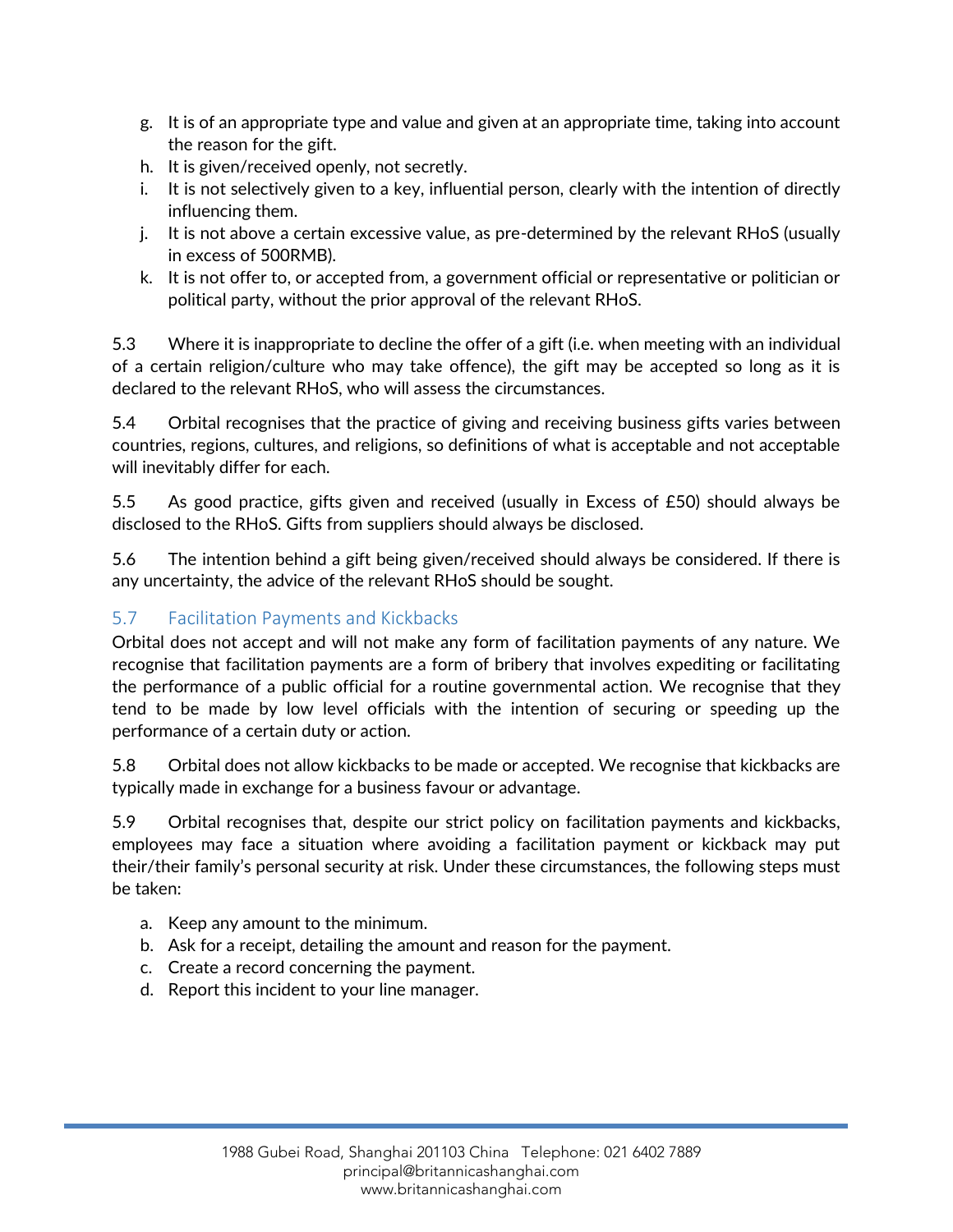#### <span id="page-4-0"></span>5.10 Political Contributions

Orbital will not make donations, whether in cash, kind, or by any other means, to support any political parties or candidates. We recognise this may be perceived as an attempt to gain an improper business advantage.

#### <span id="page-4-1"></span>5.11 Charitable Contributions

Orbital accepts the act of donating to charities – whether through services, knowledge, time, or direct financial contributions (cash or otherwise) – and agrees to disclose all charitable contributions made.

5.12 Employees must be careful to ensure that charitable contributions are not used to facilitate and conceal acts of bribery.

5.13 We will ensure that all charitable donations made are legal and ethical under local laws and practices, and that donations are not offered/made without the approval of the relevant RHoS

## <span id="page-4-2"></span>6. Employee Responsibilities

6.1 As an employee of Orbital Education, you must ensure that you read, understand, and comply with the information contained within this policy, and with any training or other antibribery and corruption information you are given.

6.2 All employees and those under our control are equally responsible for the prevention, detection, and reporting of bribery and other forms of corruption. They are required to avoid any activities that could lead to, or imply, a breach of this anti-bribery policy.

6.3 If you have reason to believe or suspect that an instance of bribery or corruption has occurred or will occur in the future that breaches this policy, you must notify the relevant RHoS.

6.4 If any employee breaches this policy, they will face disciplinary action and could face dismissal for gross misconduct. Orbital has the right to terminate a contractual relationship with an employee if they breach this anti-bribery policy.

## <span id="page-4-3"></span>7. What happens if I need to raise a concern?

7.1 This section of the policy covers 3 areas:

- a. How to raise a concern.
- b. What to do if you are a victim of bribery or corruption.
- c. Protection.

#### <span id="page-4-4"></span>7.2 How to raise a concern

If you suspect that there is an instance of bribery or corrupt activities occurring in relation to Orbital, you are encouraged to raise your concerns at as early a stage as possible. If you're uncertain about whether a certain action or behaviour can be considered bribery or corruption, you should speak to your line manager, the relevant RHoS, a director or Group Head if HR.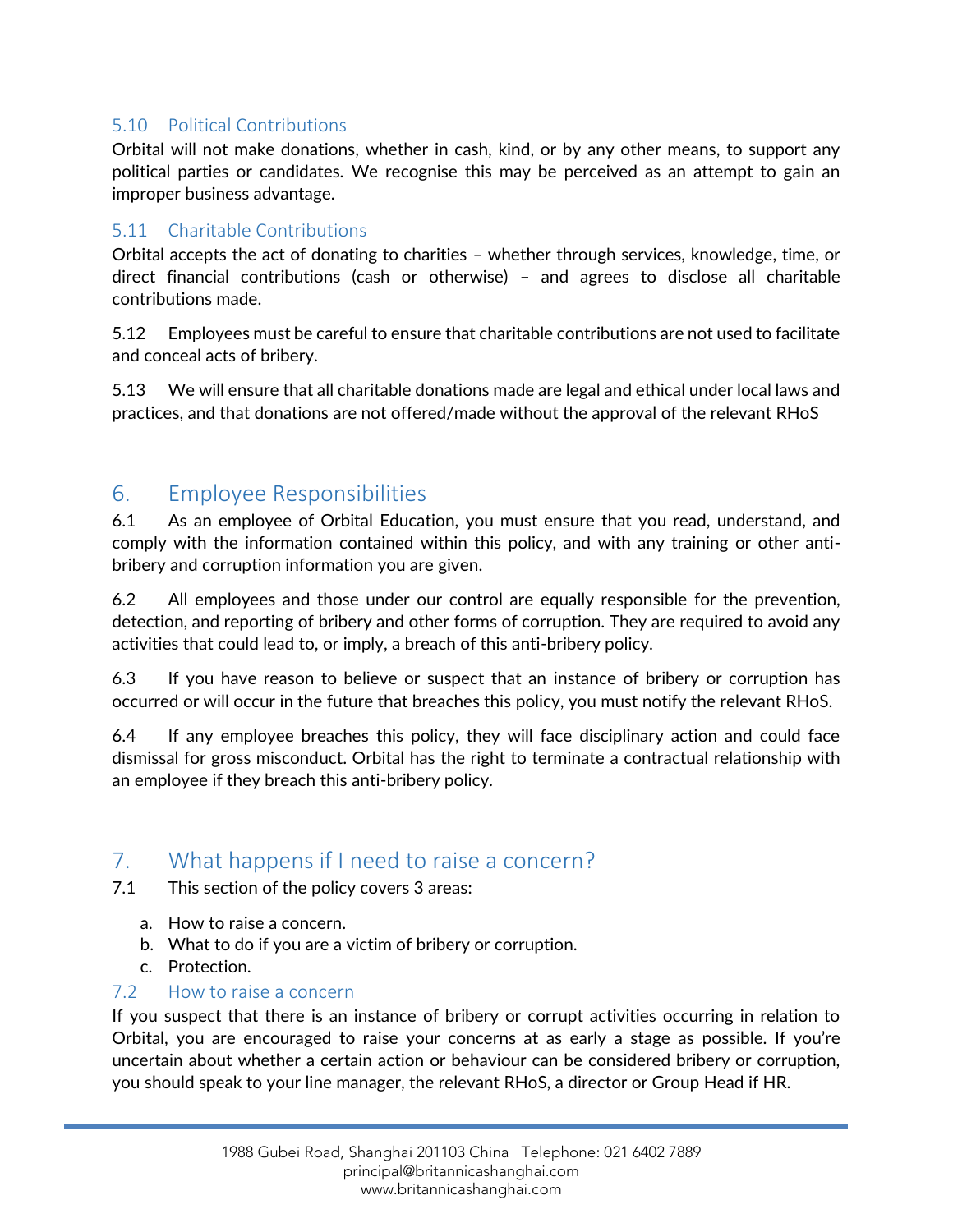7.3 will familiarise all employees with its whistleblowing procedures so employees can vocalise their concerns swiftly and confidentially.

## <span id="page-5-0"></span>7.4 What to do if you are a victim of bribery or corruption

You must tell the relevant RHoS as soon as possible if you are offered a bribe by anyone, if you are asked to make one, if you suspect that you may be bribed or asked to make a bribe in the near future, or if you have reason to believe that you are a victim of another corrupt activity.

7.5 Protection. If you refuse to accept or offer a bribe or you report a concern relating to potential act(s) of bribery or corruption, Orbital understands that you may feel worried about potential repercussions. Orbital will support anyone who raises concerns in good faith under this policy, even if investigation finds that they were mistaken.

7.6 Orbital will ensure that no one suffers any detrimental treatment as a result of refusing to accept or offer a bribe or other corrupt activities or because they reported a concern relating to potential act(s) of bribery or corruption.

7.7 Detrimental treatment refers to dismissal, disciplinary action, treats, or unfavourable treatment in relation to the concern the individual raised.

7.8 If you have reason to believe you've been subjected to unjust treatment as a result of a concern or refusal to accept a bribe, you should inform your line manager or the relevant RHoS immediately.

# <span id="page-5-1"></span>8. Training and communication

8.1 Orbital will provide training on this policy as part of the induction process for all new employees. Employees will also receive relevant training on how to adhere to this policy, and will be asked regularly to formally accept that they will comply with this policy.

8.2 Orbital's anti-bribery and corruption policy and zero-tolerance attitude will be clearly communicated to all suppliers, contractors, business partners, and any third-parties at the outset of business relations, and as appropriate thereafter.

8.3 Orbital will provide relevant anti-bribery and corruption training to employees etc. where we feel their knowledge of how to comply with the Bribery Act needs to be enhanced. As good practice, all businesses should provide their employees with anti-bribery training where there is a potential risk of facing bribery or corruption during work activities.

## <span id="page-5-2"></span>9. Record keeping

9.1 Orbital will keep detailed and accurate financial records, and will have appropriate internal controls in place to act as evidence for all payments made. We will declare and keep a written record of the amount and reason for hospitality or gifts accepted and given, and understand that gifts and acts of hospitality are subject to managerial review.